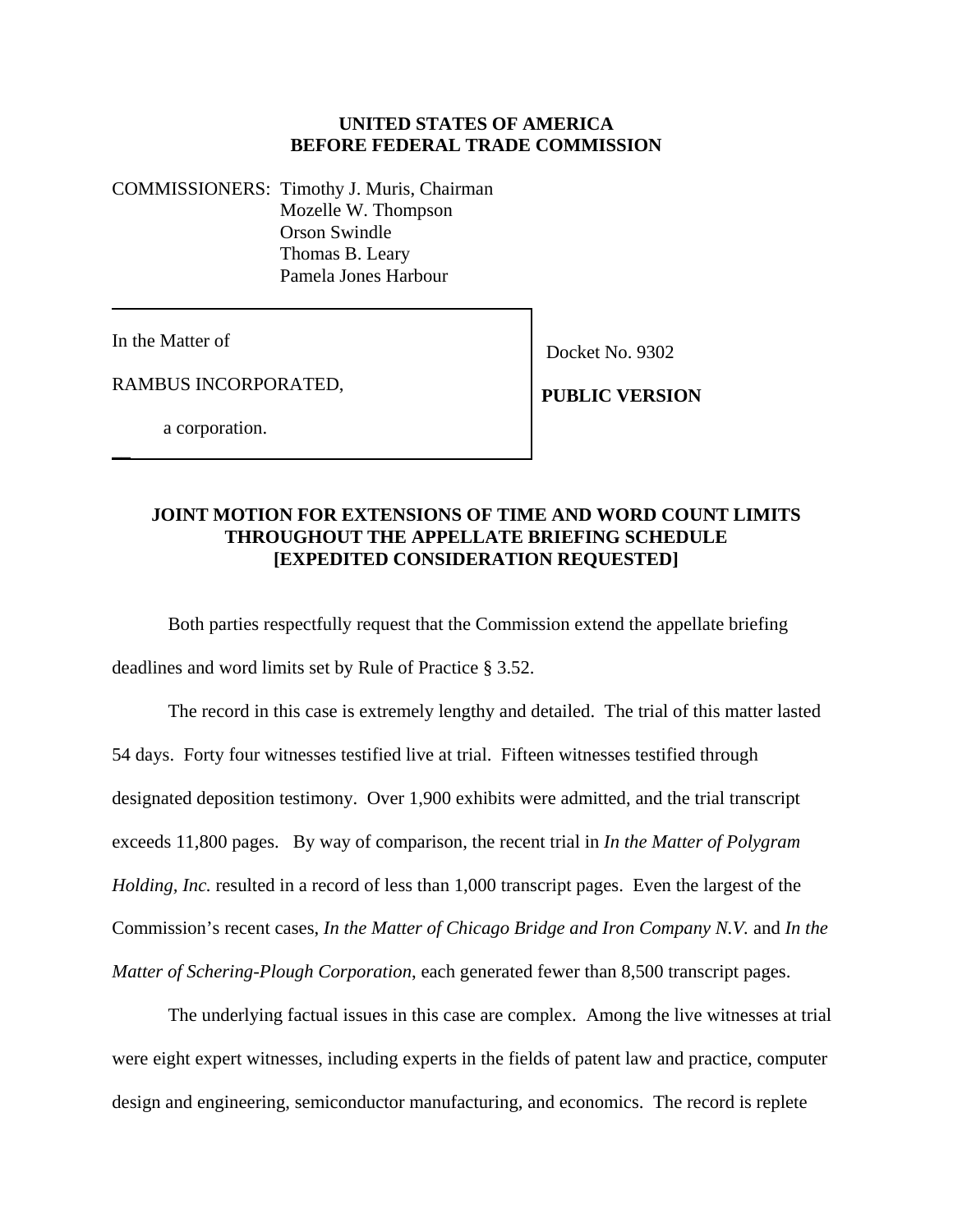with highly technical evidence relating to computer design, memory architectures, and various memory technologies. In addition, the record contains evidence relating to complicated patent issues, including the interpretation of patent applications and issued patents as well as the comparison of specific patent or application claims to memory products or engineering documents. The findings of fact submitted by Judge McGuire number more than 1650 and the initial decision in its entirety takes up 334 pages.

Given these circumstances, the parties ask that the Commission extend the briefing period for the appeal. Specifically, we ask that the Commission extend the period for the appeal brief by an additional 21 days, extend the period for the answering brief (including any crossappeal brief) by an additional 16 days, and extend the period for a reply brief (in the absence of a cross-appeal) or the rebuttal brief (if there is a cross-appeal) by an additional 7 days.

For the reasons set forth below, we also ask that the Commission expand the word count limitations provided under for the briefs on appeal.

Finally, to allow the parties effectively to brief the issues in this case, the parties request expedited consideration of this motion.

#### **Procedural History**

1. The Administrative Complaint in this matter was issued on June 18, 2002.

2. The trial began on April 30, 2003. There were 54 days of trial, with the last day of testimony occurring on August 1, 2003.

3. After extensive post-trial briefing and closing arguments, the record was closed on October 9, 2003.

4. On February 25, 2004, the Secretary issued Judge McGuire's initial decision and order. Complaint Counsel filed a notice of appeal on March 1, 2004.

- 2 -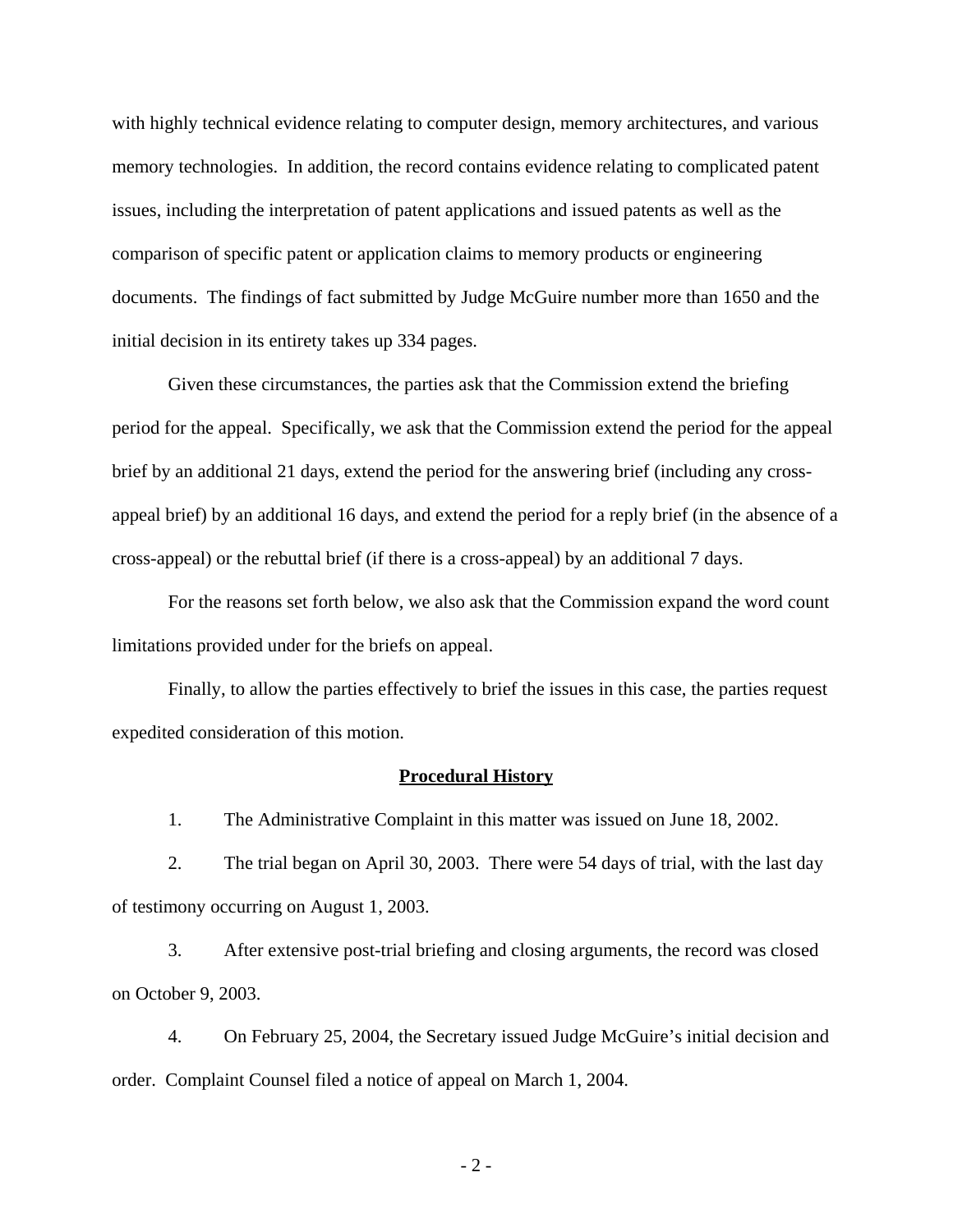#### **Request for Extension of Time**

5. Both parties respectfully request that the Commission, pursuant to its authority under Rule of Practice § 3.22(d), extend the appellate briefing deadlines that are normally required by Rule of Practice § 3.52. The parties believe that additional time for each of these briefing phases is necessary in order to permit the parties to prepare careful, complete, and quality briefs to assist the Commission in its review of the numerous and complex issues in this case.

- 6. The parties request that the Commission extend the briefing period as follows:
	- Appeal brief: extend by an additional 21 days to April 16, 2004;
	- Answering brief (including any cross-appeal brief): extend by an additional 16 days to June 2, 2004;
	- Reply brief (in the absence of a cross-appeal): extend by an additional 7 days to June 16, 2004;
	- Rebuttal brief (in the event of a cross-appeal): extend by an additional 7 days to July 16, 2004.

7. The parties believe that this proposed schedule would permit more considered briefing of the issues, while still permitting the Commission to complete briefing and schedule oral argument on an reasonably expeditious basis.

### **Request for Extension of Word Count Limitations**

8. The parties believe that, due to the sheer volume of the record in this matter, the technical complexity of much of the evidence in the record, and the number of issues involved, that undue prejudice would result to both parties from complying with the word limits established in the rules for standard cases. Furthermore, the parties believe that an extension of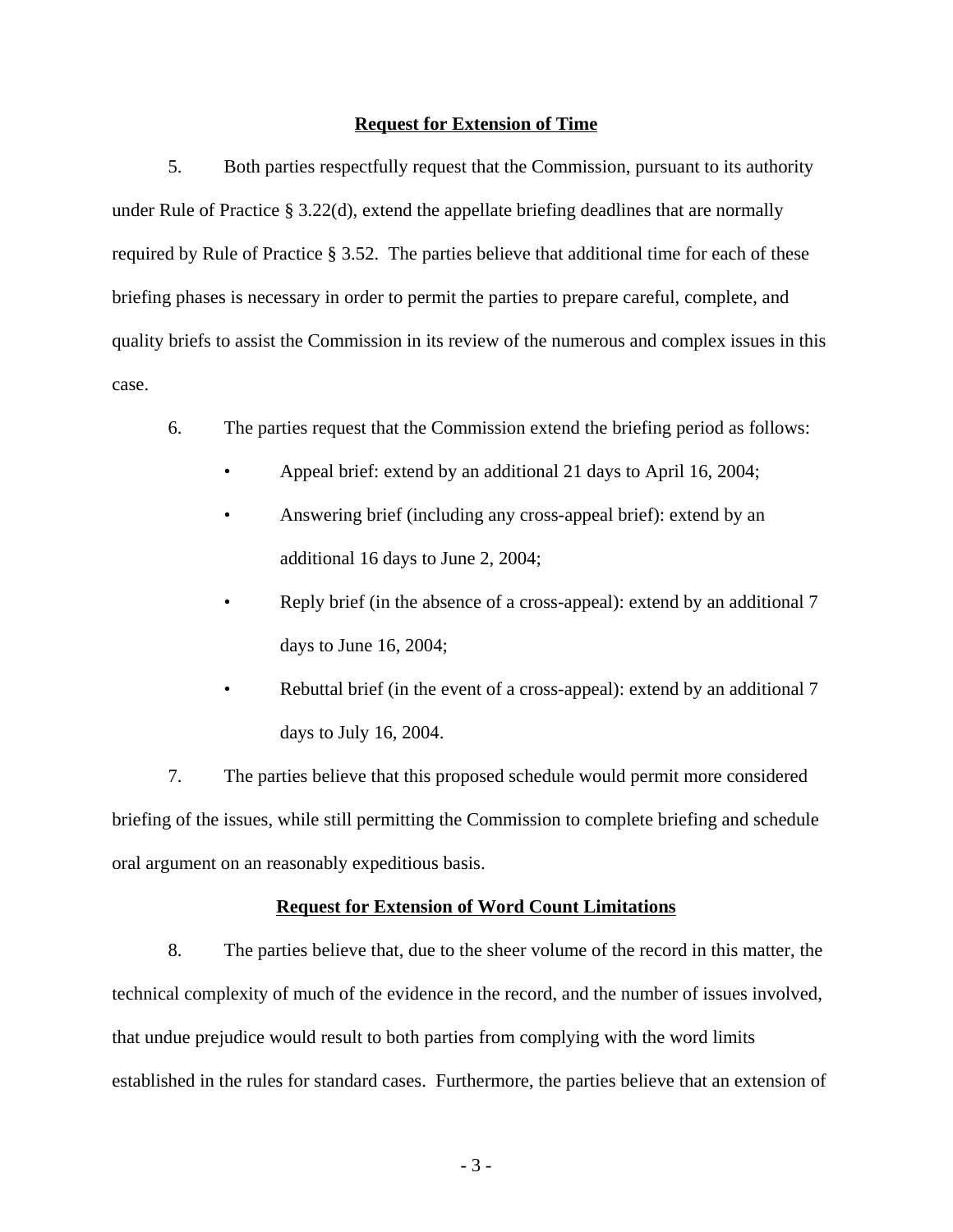the standard word limits would better permit the parties to guide the Commission in its de novo<sup>1</sup> consideration of the factual record and legal issues before it.

9. As set forth above, the trial of this matter has been extraordinarily lengthy and complex, even by Commission standards. At the conclusion of trial, the parties submitted over 3,000 pages of proposed findings of fact and reply findings of fact, and post-trial briefs and reply briefs amounted to almost 450 pages. Closing argument lasted over nine hours. Judge McGuire's initial decision (including findings of fact and conclusions of law) totals 334 pages.

10. Due to both the volume of the record and the complexity of the issues involved, the parties submit that they will suffer undue prejudice if they are subject to the standard word limits provided for in Rule 3.52. The parties also respectfully suggest that an extension of the word limits will permit them better to assist the Commission to understand the complex factual and legal issues raised in its de novo review of this matter.

11. The parties respectfully request that the word limits be expanded as follows:

| Appeal brief:    | 32,750 words                      |
|------------------|-----------------------------------|
| Answering brief: | 32,750 words (if no cross-appeal) |
|                  | 45,750 words (if cross-appeal)    |
| Reply brief:     | 32,750 words                      |
| Rebuttal brief:  | 19,500 words                      |

<sup>1</sup> *See* Commission Rule of Practice § 3.54(a); *The Coca-Cola Bottling Co. of the Southwest*, 118 F.T.C. 452, 534 (1994).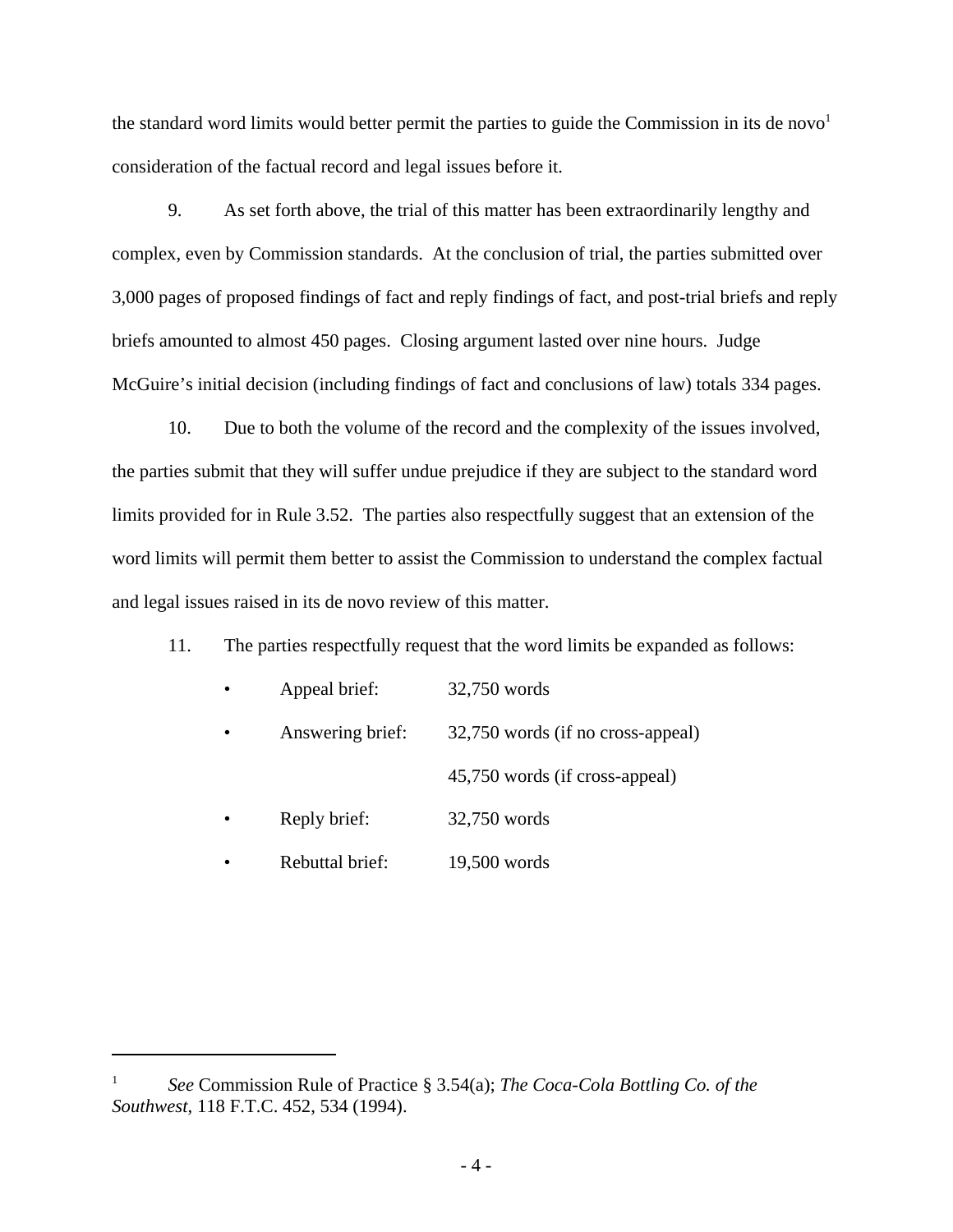Patrick J. Roach Steven M. Perry Robert P. Davis Peter A. Detre Cary E. Zuk Sean P. Gates

(202) 326-2275 (213) 683-9100

Counsel for the Complaint A. Douglas Melamed

Geoffrey D. Oliver Gregory P. Stone

\_\_\_\_\_\_\_\_\_\_\_\_\_\_\_\_\_\_\_\_\_\_\_ \_\_\_\_\_\_\_\_\_\_\_\_\_\_\_\_\_\_\_\_\_

Bureau of Competition MUNGER, TOLLES & OLSON LLP Federal Trade Commission 355 South Grand Avenue, 35<sup>th</sup> Floor Washington, D.C. 20008 Los Angeles, California 90071-1560

> Kenneth A. Bamberger WILMER CUTLER PICKERING LLP 2445 M Street, N.W. Washington, D.C. 20037 (202) 663-6000

Counsel for the Respondent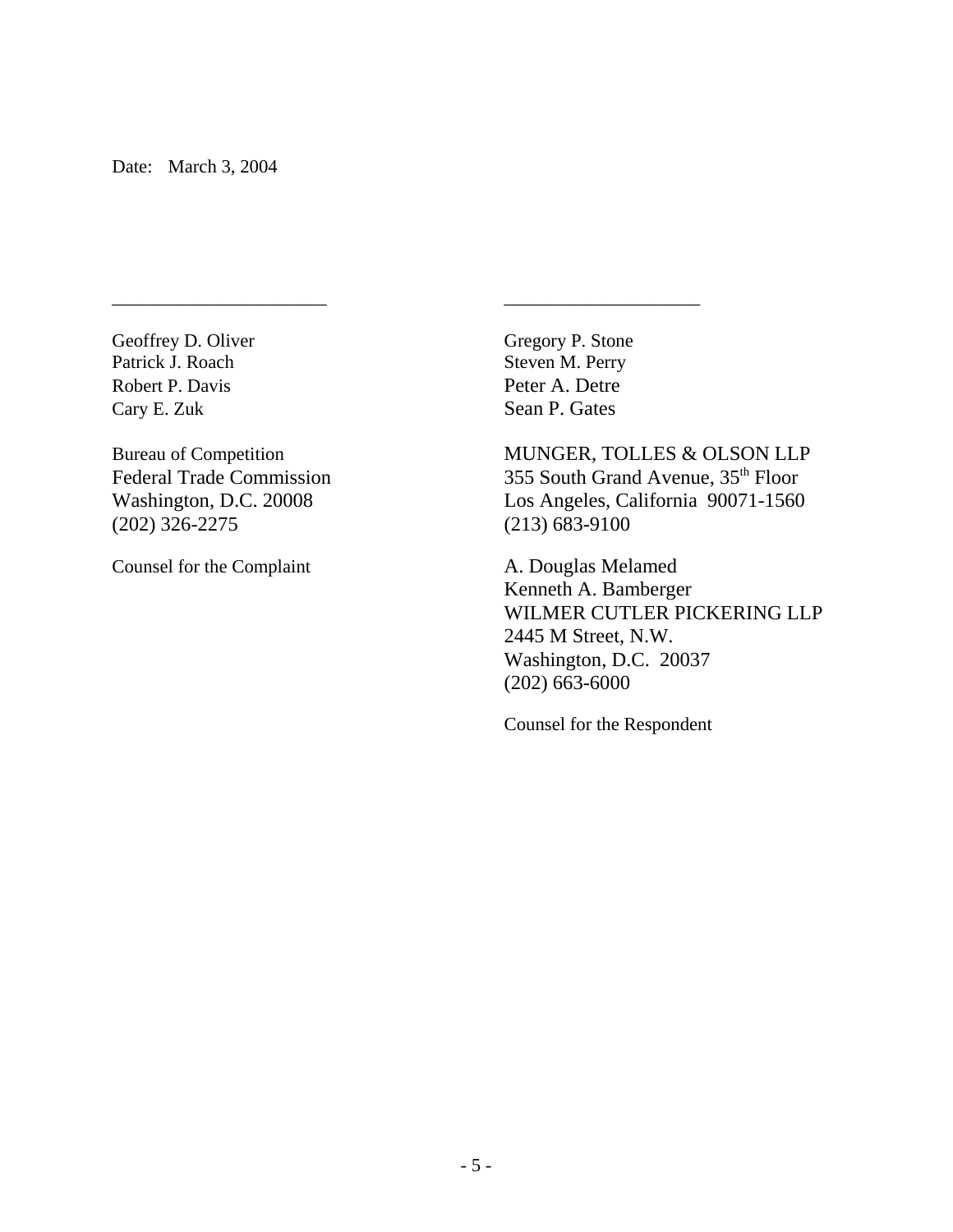## **UNITED STATES OF AMERICA BEFORE FEDERAL TRADE COMMISSION**

COMMISSIONERS: Timothy J. Muris, Chairman Mozelle W. Thompson Orson Swindle Thomas B. Leary Pamela Jones Harbour

In the Matter of

 $\overline{\phantom{a}}$ 

RAMBUS INCORPORATED,

Docket No. 9302

**PUBLIC VERSION**

a corporation.

# **[PROPOSED] ORDER**

On March 3, 2004, Appellant Complaint Counsel and Appellee Rambus, Inc. filed a Joint Motion for Extensions of Time and Word Count Limits. The Commission has determined to grant the motion.

IT IS ORDERED that, pursuant to Rule of Practice  $\S 3.22(d)$ , the appellate briefing deadlines normally required by Rule of Practice § 3.52 are extended as follows:

- Appeal brief: due on April 16, 2004;
- Answering brief (including any cross-appeal brief): due on June 2, 2004;
- Reply brief (in the absence of a cross-appeal): due on June 16, 2004;
- Reply brief (in the event of a cross-appeal): due on July 2, 2004;
- Rebuttal brief (in the event of a cross-appeal): due on July 16, 2004.

IT IS FURTHER ORDERED that the word limits provided for in Rule 3.52 are extended as follows:

| $\bullet$ | Appeal brief:    | 32,750 words                      |
|-----------|------------------|-----------------------------------|
|           | Answering brief: | 32,750 words (if no cross-appeal) |
|           |                  | 45,750 words (if cross-appeal)    |
|           | Reply brief:     | 32,750 words                      |
|           | Rebuttal brief:  | 19,500 words                      |